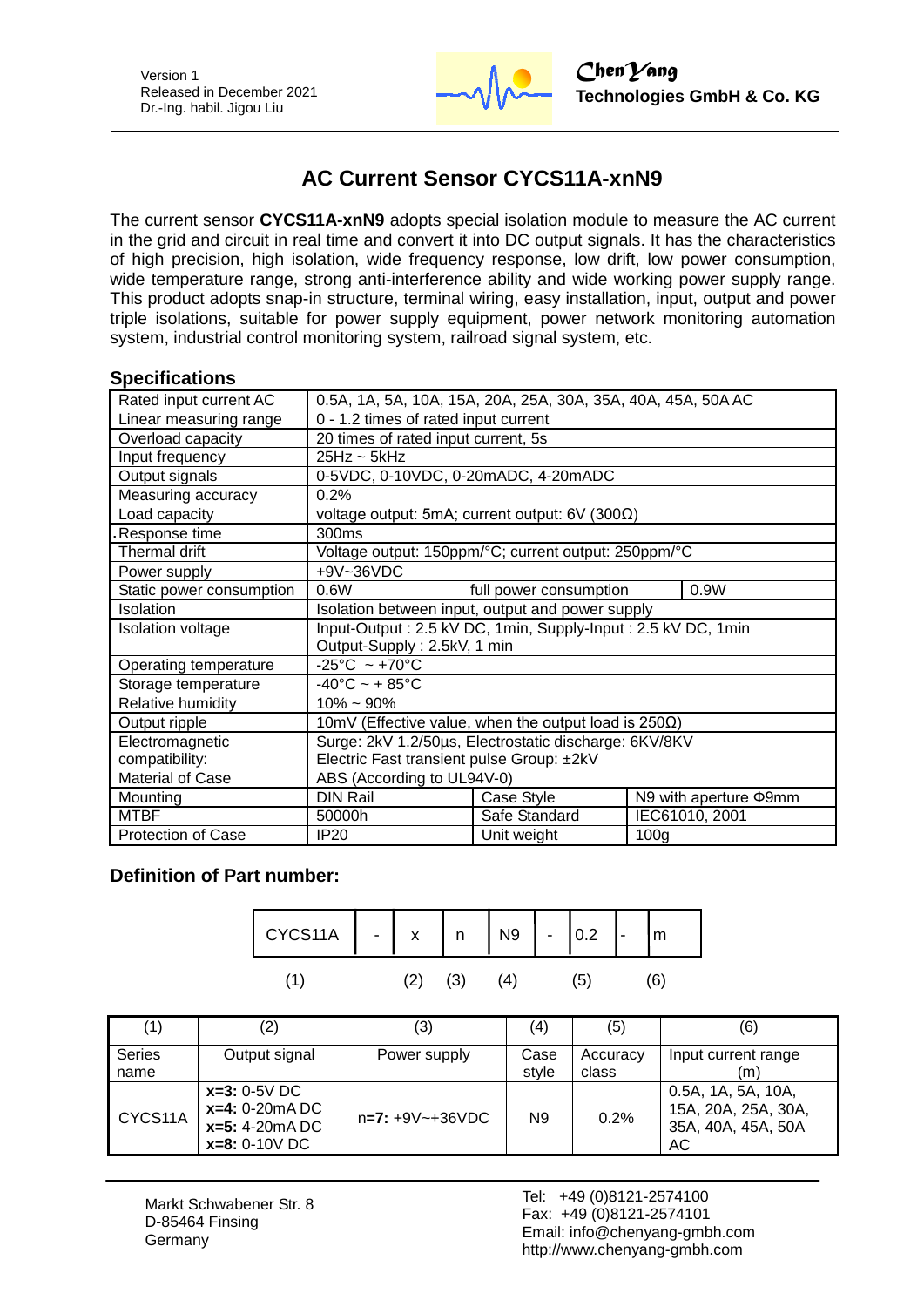Version 1 Released in December 2021 Dr.-Ing. habil. Jigou Liu



| Example 1: | CYCS11A-37N9-02-10A, AC Current sensor with |
|------------|---------------------------------------------|
|            | Output signal: 0-5V DC                      |
|            | Power supply: $+9V \sim +36VDC$             |
|            | Rated input current: 0 -10A AC              |
|            |                                             |

**Example 2:** CYCS11A-57N9-0.2-10A, AC Current sensor with Output current: 4-20mA DC Power supply: +9V~+36V AC Rated input current: 0 -10A AC

#### **DIMENSIONS (mm)**



14 8 Input 0-10AA

put: 0-10AAC<br>utput: 0-5VDC

**HELLING**